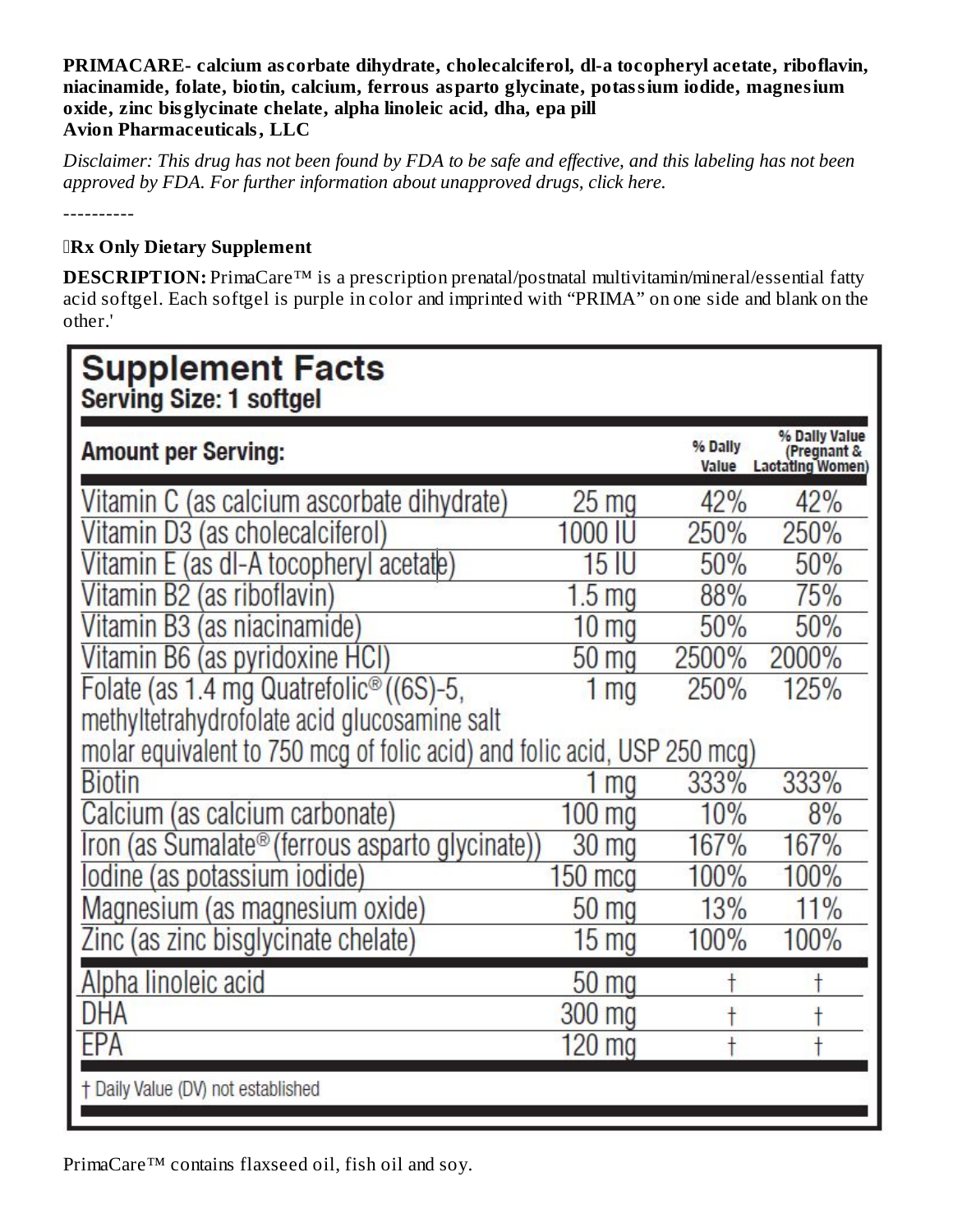**OTHER INGREDIENTS:** Gelatin capsule (bovine gelatin, sorbitol, glycerin, purified water, titanium dioxide, FD&C Red #40, caramel coloring, FD&C Blue #1), yellow beeswax and soy lecithin.

**INDICATIONS:** PrimaCare<sup>™</sup> is a multivitamin/multimineral fatty acid dietary supplement indicated for use in improving the nutritional status of omen throughout pregnancy and in the postnatal period for both lactating and nonlactating mothers.

**CONTRAINDICATIONS:** PrimaCare™ is contraindicated in patients with a known hypersensitivity to any of the ingredients.

**WARNING:** Ingestion of more than 3 grams of omega-3 fatty acids (such as DHA) per day has been shown to have potential antithrombotic effects, including an increased bleeding time and International Normalized Ratio (INR). Administration of omega-3 fatty acids should be avoided n patients taking anticoagulants and in those known to have an inherited or acquired predisposition to bleeding.

**PRECAUTIONS:** Folic acid alone is improper therapy in the treatment of pernicious anemia and other megaloblastic anemias where Vitamin B12 is deficient. Folic acid in doses above 1.0 mg daily may obscure pernicious anemia in that hematologic remission can occur while neurological manifestations progress.

**WARNING:** Accidental overdose of iron-containing products is a leading cause of fatal poisoning in children under 6. KEEP THIS PRODUCT OUT OF REACH OF CHILDREN. In case of accidental overdose, call a doctor or poison control center immediately.

**ADVERSE REACTIONS:** Allergic sensitization has been reported following both oral and parenteral administration of folic acid.

**DOSAGE AND ADMINISTRATION:** Before, during and/or after pregnancy, one softgel daily or as directed

by a physician.

**HOW SUPPLIED:** Bottles of 30 softgels (75854-322-30). The listed product number is not a National Drug Code. Instead, Avion Pharmaceuticals has assigned a product code formatted according to standard industry practice to meet the formatting requirements of pharmacy and healthcare insurance computer systems.

**STORAGE:** Store at 20° - 25°C (68° - 77°F); excursions permitted to 15° - 30°C (59° - 86°F) [See USP Controlled Room Temperature.]

### **KEEP THIS AND ALL MEDICATIONS OUT OF THE REACH OF CHILDREN.**

Quatrefolic® is a registered trademark of Gnosis, SpA. Covered by one or more claims of U.S. Patent # 7,947,662 CAS# 1181972-37-1 Sumalate® is a registered trademark of Albion Laboratories, Inc., covered by one or more claims of U.S. Patent Nos. 6,716,814, 8,007,846 and 8,425,956.

### **MANUFACTURED FOR:**

Avion Pharmaceuticals, LLC Alpharetta, Georgia 30022 1-888-61-AVION Rev. 1016-06 AV-427

**THESE STATEMENTS HAVE NOT BEEN EVALUATED BY THE FOOD AND DRUG ADMINISTRATION. THIS PRODUCT IS NOT**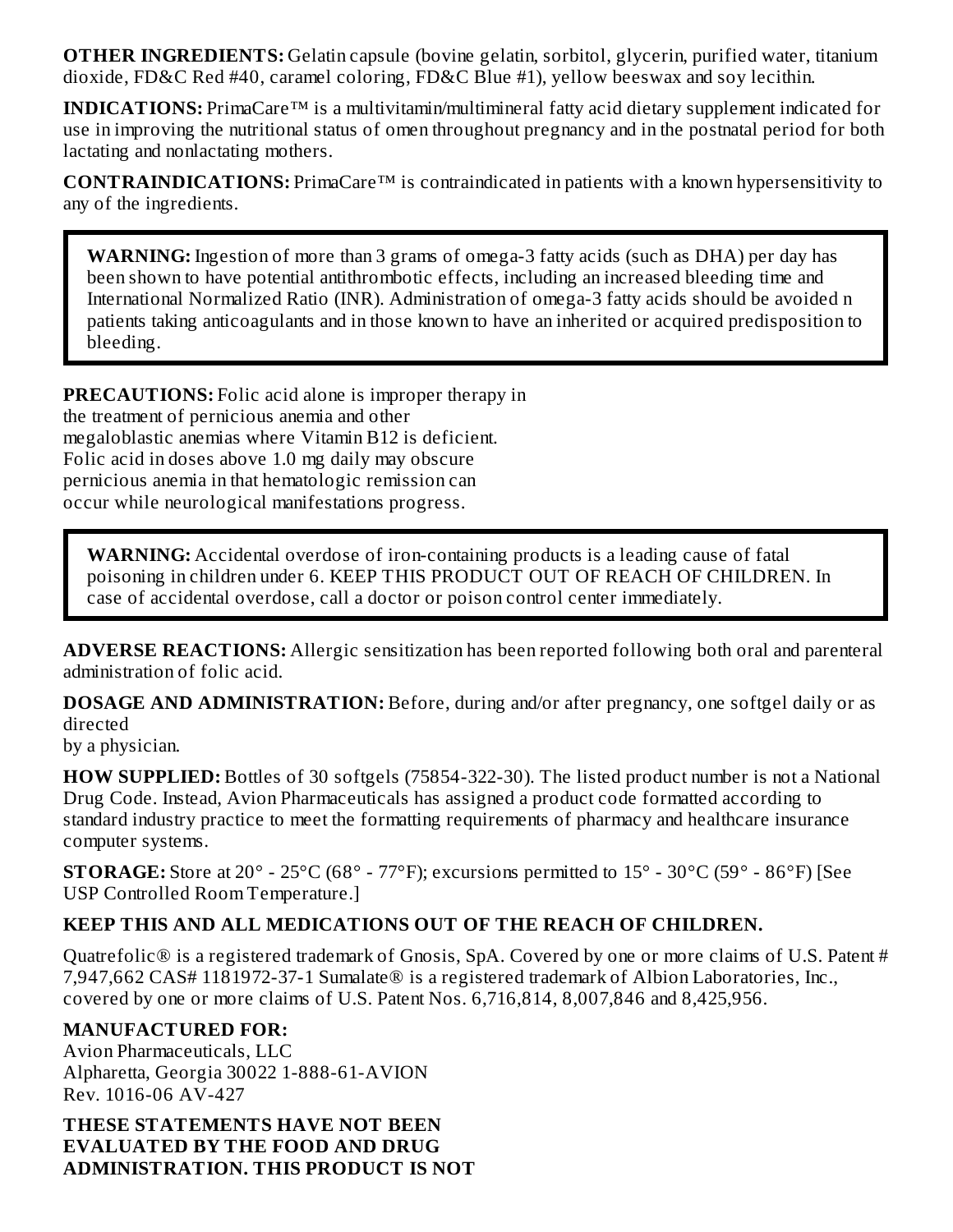#### **INTENDED TO DIAGNOSE, TREAT, CURE OR** PREVENT ANY DISEASE.

| capaule (bowlne gelath, sorbitol,<br>1 d'octóe, FCA:C Peci #40,caramet<br>berewax and soy lecthin. (Contains<br>Amount per Serving:<br>Vitamin D3 las cholecalcilerolt<br>Vitamin 62 (as ribollavin)<br>Vitamin EG (as niacinamide)<br>Vitamin B6 (as pyndoxine HCT)<br>Folate (as 1.4 mg Quatretolic®(@S)-5, | Vitamin C (as calcium ascorbate dihydrate)<br>Vitamin E (as di-A tocopheryl acetate)                                                                                        | 87%<br>25 <sub>ma</sub><br>100010<br>250%<br>50%<br>15 IU<br>1.5 ma<br>50%<br>$10 \text{ ma}$<br>2500% 2000%<br>$50 \text{ ma}$ | Nitally Willable State<br>Nital (Propincia)<br>Nital Listation (Done)<br>42%<br>250%<br>50%<br>50% | Prima Care                                      |                                                          | directed by a physician.<br>WARNING: Accidental overdose of iron-containing<br>products is a leading cause of fatal poisoning in<br>children under 6. KEEP THIS PRODUCT OUT OF   | $\sim$                    |
|---------------------------------------------------------------------------------------------------------------------------------------------------------------------------------------------------------------------------------------------------------------------------------------------------------------|-----------------------------------------------------------------------------------------------------------------------------------------------------------------------------|---------------------------------------------------------------------------------------------------------------------------------|----------------------------------------------------------------------------------------------------|-------------------------------------------------|----------------------------------------------------------|----------------------------------------------------------------------------------------------------------------------------------------------------------------------------------|---------------------------|
|                                                                                                                                                                                                                                                                                                               |                                                                                                                                                                             |                                                                                                                                 |                                                                                                    | Delivering the Best for your Baby <sup>TM</sup> |                                                          | REACH OF CHILDREN. In case of accidental overdose,<br>call a doctor or poison control center immediately.                                                                        |                           |
| Bantin<br>Calcium las calcium carbonate)                                                                                                                                                                                                                                                                      | methytletrahydrofolate acid glucosamine salt<br>molar equivalent to 750 mog of folic acid) and folic acid, USP 250 mcg)<br>Iron (as Sumalate® d'errous asperto ol voinate)) | 1 ma<br>250%<br>ma<br>333%<br>100 mo<br>30 <sub>ma</sub><br>167%                                                                | 125%<br>333%<br>167%                                                                               |                                                 | <b>WITH</b><br>470 MG<br><b>OMEGA 3s</b><br><b>OAILY</b> | <b>KEEP OUT OF REACH OF CHILDREN.</b><br>STORAGE: Store at 20° - 25°C (68° - 77°F);<br>excursions permitted to 15° - 30°C (59° - 86°F)<br>[See USP Controlled Room Temperature.] | <b>THE REAL PROPERTY.</b> |
| lockne (as polassium io dide)<br>Blue #1)<br>E Magnesium (asmag<br>E Zinc Jaszincbisgly)<br>E Alpha linolaic acid<br>E UHA<br>Zinc jas zinc bisglycinale chelate)<br>PATHER<br>FIDSCI<br>giycam,<br>coloring,                                                                                                 | Macresium (as macnesium coode)                                                                                                                                              | 150 mcg<br>50 <sub>ma</sub><br>100%<br>15 ma<br>50 <sub>ma</sub><br>$300 \text{ mg}$<br>$120 \text{ mg}$                        | 100%<br>11%<br>100%                                                                                |                                                 | <b>SUGAR FREE</b><br><b>LACTOSE FREE</b><br>30 softgels  | <b>MANUFACTURED FOR:</b><br>Avion Pharmaceuticals, LLC<br>Alpharetta, Georgia 30022<br>Rev. 0317-01 AV-390<br>1-888-61-AMON                                                      | М                         |

#### **PRIMACARE**

calcium ascorbate dihydrate, cholecalciferol, dl-a tocopheryl acetate, riboflavin, niacinamide, folate, biotin, calcium, ferrous asparto glycinate, potassium iodide, magnesium oxide, zinc bisglycinate chelate, alpha linoleic acid, dha, epa pill

| <b>Product Information</b> |                         |                    |               |  |  |
|----------------------------|-------------------------|--------------------|---------------|--|--|
| Product Type               | HUMAN PRESCRIPTION DRUG | Item Code (Source) | NDC:75854-322 |  |  |
| Route of Administration    | oral                    |                    |               |  |  |

| <b>Active Ingredient/Active Moiety</b>                                                     |                                    |                   |  |  |  |
|--------------------------------------------------------------------------------------------|------------------------------------|-------------------|--|--|--|
| <b>Ingredient Name</b>                                                                     | <b>Basis of Strength</b>           | Strength          |  |  |  |
| CALCIUM ASCORBATE (UNII: 183E4W213W) (ASCORBIC ACID - UNII:PQ6CK8PD0R)                     | ASCORBIC ACID                      | $25$ mg           |  |  |  |
| CHOLECALCIFEROL (UNII: 1C6V77QF41) (CHOLECALCIFEROL - UNII:1C6V77QF41)                     | CHOLECALCIFEROL                    | 1000 [iU]         |  |  |  |
| ALPHA-TOCOPHEROL ACETATE (UNII: 9E8X80D2L0) (.ALPHA.-TOCOPHEROL -<br>UNII: H4N8 55PNZ1)    | ALPHA-TOCOPHEROL<br><b>ACETATE</b> | 15 $[iU]$         |  |  |  |
| riboflavin (UNII: TLM2976OFR) (RIBOFLAVIN - UNII:TLM2976OFR)                               | riboflavin                         | $1.5 \text{ mg}$  |  |  |  |
| niacinamide (UNII: 25X51I8RD4) (NIACINAMIDE - UNII:25X51I8RD4)                             | niacinamide                        | $10$ mg           |  |  |  |
| <b>PYRIDO XINE (UNII: KV2JZ1BI6Z) (PYRIDO XINE - UNII:KV2JZ1BI6Z)</b>                      | <b>PYRIDO XINE</b>                 | $50$ mg           |  |  |  |
| FOLIC ACID (UNII: 935E97BOY8) (FOLIC ACID - UNII:935E97BOY8)                               | FOLIC ACID                         | $1 \,\mathrm{mg}$ |  |  |  |
| Biotin (UNII: 6SO6U10H04) (BIOTIN - UNII:6SO6U10H04)                                       | <b>Biotin</b>                      | $1 \,\mathrm{mg}$ |  |  |  |
| <b>CALCIUM CARBONATE</b> (UNII: H0G9379 FGK) (CALCIUM CATION - UNII:2M83C4R6ZB)            | CALCIUM CARBONATE                  | $100$ mg          |  |  |  |
| potassium iodide (UNII: 1C4QK22F9J) (IODIDE ION - UNII:09G4I6V86Q)                         | <b>IODIDE ION</b>                  | $150$ ug          |  |  |  |
| magnesium oxide (UNII: 3A3U0GI71G) (MAGNESIUM CATION - UNII:T6 V3LHY838)                   | <b>MAGNESIUM CATION</b>            | $50$ mg           |  |  |  |
| <b>ZINC</b> (UNII: $J41CSQ7QDS$ ) (ZINC - UNII: $J41CSQ7QDS$ )                             | ZINC                               | $15 \text{ mg}$   |  |  |  |
| LINOLEIC ACID (UNII: 9 KJL21T0QJ) (LINOLEIC ACID - UNII: 9 KJL21T0QJ)                      | LINOLEIC ACID                      | $50$ mg           |  |  |  |
| <b>OMEGA-3 FATTY ACIDS</b> (UNII: 71M78 END5S) (OMEGA-3 FATTY ACIDS -<br>UNII:71M78 END5S) | <b>OMEGA-3 FATTY ACIDS</b>         | $420$ mg          |  |  |  |

| Inactive Ingredients                         |                 |  |  |  |
|----------------------------------------------|-----------------|--|--|--|
| <b>Ingredient Name</b>                       | Strength        |  |  |  |
| FERROUS ASPARTO GLYCINATE (UNII: H7426RGB3L) | $30 \text{ mg}$ |  |  |  |
| $GELATIN$ (UNII: 2G86QN327L)                 |                 |  |  |  |